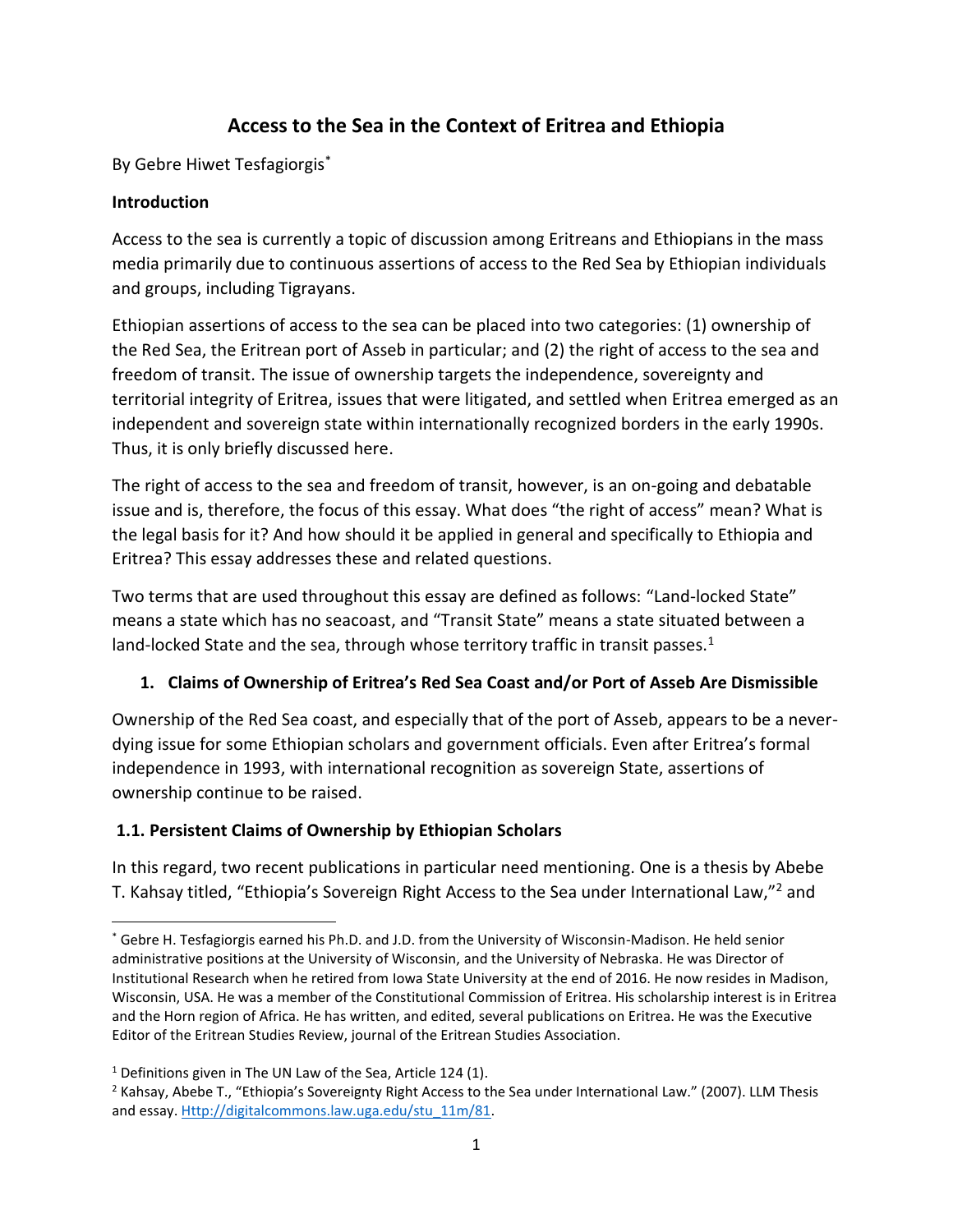another, a book in the Amharic language by Yacob Hailemariam bluntly titled, *Asseb yeman*  nat? (Whose is Asseb?)<sup>3</sup> And his answer, predictably, is Ethiopia.

The contents of the two publications are similar, and they feed on each other. Both writers detail the disadvantages and challenges of being a land-locked State and the desirability of having access to the sea; they both detail historical and cultural connectivity going back to the Axumite Era; they both dismiss the colonial treaties of 1900, 1902 and 1908, that defined Eritrea's territory, as "defunct, and obsolete treaties." This assertion may have a political appeal, but legally, it runs counter to the principle of African *uti possidetis,* <sup>4</sup> which sanctions colonially inherited boundaries. Both authors fault the Ethiopian Peoples' Revolutionary Democratic Front (EPRDF)<sup>5</sup> for supporting Eritrea's independence, describing the support as "handing over Asseb, Ethiopia's natural outlet to the sea," to the Eritreans, notwithstanding the fact that Eritreans won the war of independence. Moreover, both writers consider the Algiers' Agreement<sup>6</sup> as a missed opportunity for EPRDF to reassert Ethiopia's right to the sea. Further, they, especially Yacob, passionately call for exerting continued efforts to repossess Asseb and its environs.

### **1.2. Assertion of Ownership from Unexpected Quarters**

Claims of ownership of the Red Sea coast and Eritrean ports made by Tigrayans may seem unexpected, but not surprising. Recently, Dedebit Media, one of the Tigrayan mass-media outlets, declared, "Tigray is the owner of a sea! It has a historical and legal right of ownership of sea."<sup>7</sup> The presenter's basis for the claimed ownership is, as would be expected, historical and cultural links, going back to the Axumite Era. What is interesting is his pronouncement of ownership of the sea and the legal right of access to the sea in the same breath. If one claims ownership of sea, the right of access to the sea is moot, as the latter, as will be elaborated in Section 2, is applicable to a situation of a land-locked State and a transit State.

A group calling itself the Global Society of Tigray Scholars and Professionals (GSTS), and claiming to represent over 3,500 Tigrayan scholars and professionals, stated as one of seven "nonnegotiable vital interests of Tigray, stating, "[R]elated to the territorial integrity of Tigray is access to international borders, and the right of access to and from the sea and freedom of

<sup>3</sup> Hailemariam, Yacob, አሰብ የማን ናት? (የኢትዮጵያ የባህር በር ጥያቄ) 2003 ዓ ም (2010) አዲስ አበባ።

<sup>4</sup> The African *uti possidetis* is a reference to the principle adopted in 1964 (when the Eritrean war of independence was on-going), by the then Organization of African Unity (OAU) which declared sovereignty and inviolability of colonially inherited boundaries regardless of pre-colonial territorial configurations. The principle has acquired a status of international law.

<sup>5</sup> The Ethiopian People's Revolutionary Democratic Front (EPRDF) was the coalition party dominated by the Tigray People's Liberation Front (TPLF) that ascended to power when Eritrea became formally independent in1993. <sup>6</sup> The Algiers Agreement was the peace agreement signed by Eritrea and Ethiopia in 2000, following the border war of 1998-2000, on the basis of which the Eritrea-Ethiopia Border Commission (EEBC) ruled on the border dispute between the two countries.

<sup>&</sup>lt;sup>7</sup> In Tigrinya: ትግራይ ወናኒት ባሕሪ እያ! ባሕሪ ናይ ምውናን ታሪኻውን ሕ*ጋ*ውን መሰል ኣለዋ! Dedebit Media*,* disseminated through YouTube on 01/02/2022.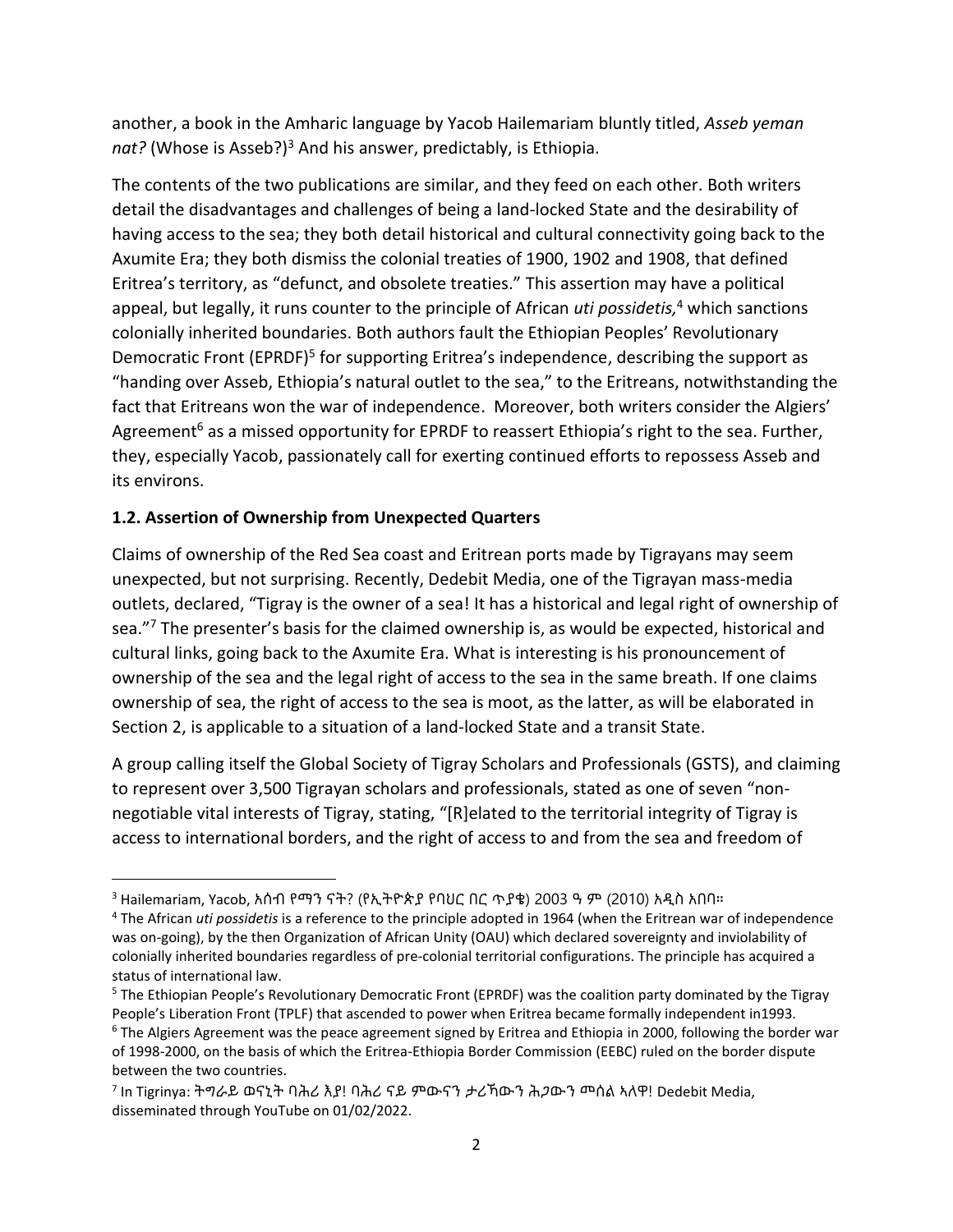transit as provided in article 125 of the Law of the Sea."<sup>8</sup> Putting aside whether the Group sees Tigray as an already independent sovereign entity, or is anticipatory, what is relevant here is that the Group's reference to article 125, again, as will be shown in Section 2, is distorted, or more correctly, incomplete.<sup>9</sup>

#### **1.3. Claim of Ownership is an Affront to Eritrea's Sovereignty and Territorial Integrity**

The claim of ownership of the Red Sea coast, and/or of the port of Asseb, by certain elements within Ethiopia, be they Tigrayans or others, is an affront to Eritrea's sovereignty and territorial integrity. Eritrea has been an internationally recognized sovereign State for the last thirty years. Its internationally recognized territory was defined by the colonial treaties of 1900, 1902 and 1908 which includes the Red Sea coast and its ports. It is the same definition that the U.N. took up for disposal, as one of three former Italian colonies, following Italy's defeat in World War II; the same definition for which a costly war and political struggles were conducted for selfdetermination for over five decades; the same definition on which the internationally observed referendum of 1993 was conducted resulting in formal independence supported by a vote of 99.8%; the same definition to which recognition was extended by the international community (including Ethiopia itself) as an independent, sovereign State; and the same definition the Eritrea Ethiopia Border Commission (EEBC) considered for adjudicating the border conflict in 2001.

The claims of ownership, such as the ones mentioned above, are consistent with the "Greater Ethiopia" narrative advanced in opposition to Eritrea's struggle for self-determination and independence. That narrative asserted that Eritrea, before Italian colonization, was an integral part of Ethiopia, going back to the Axumite Era, and the federation and eventual union with Ethiopia in 1962 comprised the restoration of a lost territory. This contrasts with the Eritrean narrative, which is: As a former Italian colony for nearly 60 years, Eritrea should have been entitled to self-determination and national independence, as was the typical outcome for colonized peoples. Instead, the Western powers imposed an ill-conceived, faulty federation with neighboring Ethiopia, contrary to the wishes of the majority of the people of Eritrea. Left with no other option, the Eritreans waged an armed struggle for self-determination that resulted in winning independence and establishing a national sovereignty in 1993. This narrative is consistent with the African *uti possidetis*. There is a rich body of literature on the Eritrean narrative. 10

<sup>8</sup> [Https://globenewsnet.com,](https://globenewsnet.com/) December 24, 2021.

<sup>9</sup>A reminder to Tigrayans: The assertions that Tigray has ownership of the Red Sea coast, hopefully, is the position of some fringes in the Tigray cause. However, to the extent that Dedebit claims to advocate for the cause, and in the case of GSTS, to the extent the group claims to represent 3,500 scholars and professionals, it is prudent to remind both that Eritreans, regardless of their position in the country's current political spectrum, are unanimous about and very protective of their country's sovereignty and territorial integrity.

<sup>10</sup> To cite a few: Travaskis, GKN, *Eritrea: A colony in Transition* (1960); Bereket Habte Selassie, *Conflict and Intervention in the Horn of Africa* (1980); Gebre H. Tesfagiorgis, "Self-Determination: Its Evolution and Practice by the UN and Its Application to the Case of Eritrea" in *Wisconsin International Law Journal*, Vol. 6, No. 1, (pp 75-127)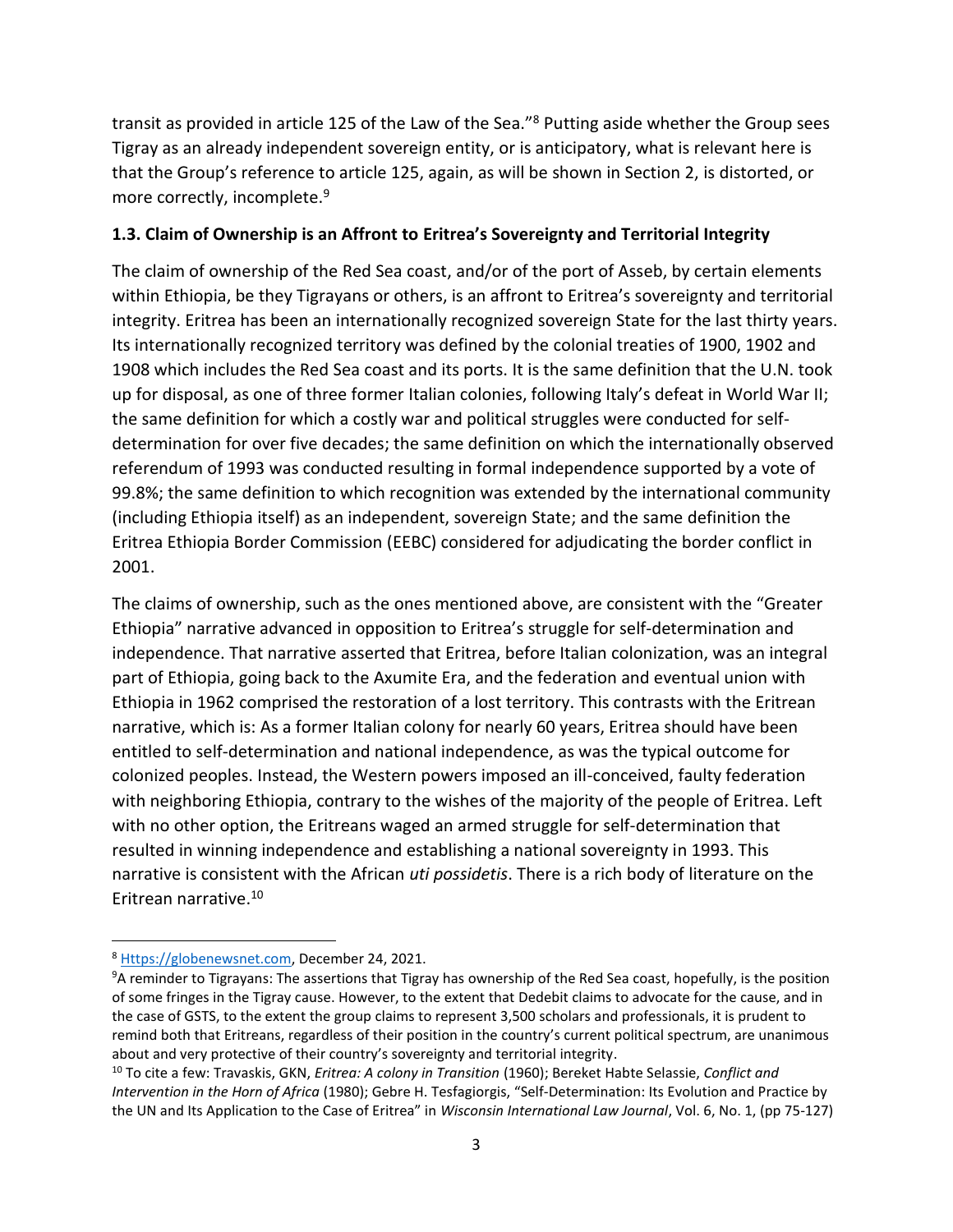The Eritrean narrative was borne out by the emergence of Eritrea as an independent sovereign State, following an internationally observed referendum that was held in 1993. Thus, the issues of Eritrea's self-determination, and sovereignty have already been litigated and settled. There is a saying in Tigrinya that aptly describes this situation: *Weyo tQalisnas tewadiQna'qua* (loosely translated, "We have already wrestled, and landed on the ground.)"<sup>11</sup>

Any assertion of ownership of the Red Sea coast, or ownership of Asseb, typified by the ones mentioned above, is an affront to the sovereignty and territorial integrity of Eritrea, and therefore dismissible. The issue of the right of access to the sea, however, has legitimacy, and is taken up in the following section.

### **2. Right of Access to the Sea and Freedom of Transition**

Globally, there are forty-four land-locked states, sixteen of them, including Ethiopia, are in Africa.<sup>12</sup> Right of access to the sea and freedom of transition is a legitimate issue for land-locked countries. The question is: What does it mean and how should it be implemented?

First, a brief history of the concept and how it developed into an internationally recognized principle and right.

## **2.1. Brief History of the Right of Access to the Sea**

The history of the issue of access to the sea is marked by land-locked states desiring and pushing for unrestricted right of free access countered by transit states pushing back, claiming the supremacy of territorial sovereignty. Historically, several conventions were held to reconcile the two competing principles. Following are some of the significant ones.<sup>13</sup>

In 1804 The Convention of Vienna adopted the principle of the freedom of navigation on the Rhine, an important international river in Europe. That convention laid the foundation for another one that followed, the Vienna Congress of 1814 that established the freedom of navigation without discrimination in international rivers and their tributaries.<sup>14</sup>

Fall 1987; Tekie Fessehatzion, "Eritrea from Federation to Annexation," a working paper (1990); Ogbazghi Yohannes, *Eritrea: A Pawn in World Politics* (1991); Jordan Gebremedhin, Peasants and Nationalism in Eritrea (1993); Gebre-Ab Habtu, *Ethiopia and Eritrea* (1993); Ruth Iyob, The Eritrean Struggle for Independence: Resistance and Nationalism, 1941-93 (1995).Tekeste Negash, *Eritrea and Ethiopia: The Federal Experience* (1997); Alemseged Tesfai, a trilogy of books in Tigrinya titled: *Aynfalale* (2002), *Federation Ertra ms Etiopia kab Matienso ksab Tedla 1951-1955* (2005), and *Ertra kab federation nab GobeTan sewran 1956-1962* (2016); Andebrhan Welde Giorgis, Eritrea at a Crossroads (2014).

<sup>11</sup> ወዮ ተቓሊስናስ ተዋዲቕና እኩዋ!

<sup>&</sup>lt;sup>12</sup> The land-locked countries in Africa are Botswana, Burundi, Burkina Faso, Central African Republic, Chad, Ethiopia, Eswatini (Lesotho), Malawi, Mali, Niger, Rwanda, South Sudan, Swaziland, Uganda, Zambia, and Zimbabwe. *See* Thought Co., part of Dotdash Publishing family, June 22, 2019.

<sup>13</sup> For a detailed discussion on the history and development of the principle of the right of access to the sea, *See* Uprety, Kishor, "Landlocked States and Access to the Sea: An Evolutionary Study of a Contested Right," in *Penn State International Law Review*, Vol. 12, No. 3, Article 2 (1994).

<sup>14</sup> *See* Statute on Freedom of Transit, adopted by the Convention of Vienna, April 20, 1921, 7 L.N.T.S. 11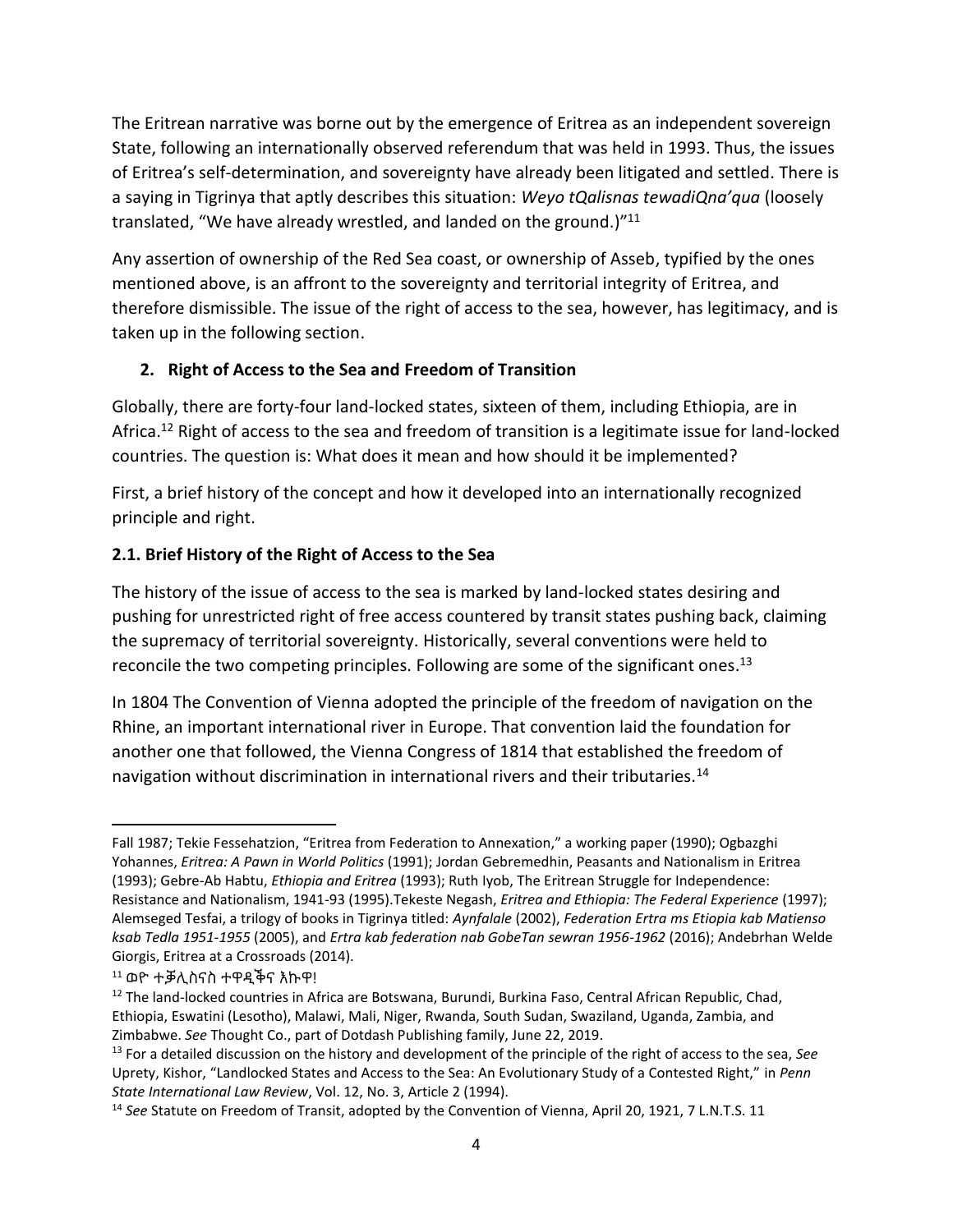The Barcelona Convention of April 20, 1921, established the principle of freedom of transit by requiring "all contracting states to facilitate freedom of transit by rail or international navigable waterway." However, it added, "provided the security and vital interests of the transit country are not adversely affected."<sup>15</sup>

The New York Convention of 1965 (came into force in 1967) adopted a resolution "advocating the necessity of recognizing the right of free transit to the sea" for land-locked states. However, it added that such a right is "permitted under mutually acceptable means."<sup>16</sup> The New York Convention is significant on two counts: one, it was the first international agreement that dealt exclusively with the specific issue of transit trade; and two, and more importantly, it recognized the access issue as "right," as opposed to "need," described in previous conventions. But, like its predecessor conventions, its provisions attempted to establish a balance between the principles of freedom of transport and that of sovereignty.

A series of conventions and discussions held by the UN and its specialized agencies in the 1970s and early 1980s, led to the emergence of the U.N. Convention on the Law of the Sea (often called "The Law of the Sea" for short), now considered as the international law governing the right of a land-locked state's access to the sea and free transition.

## **2.2. The United Nations Law of the Sea**

The United Nations Convention on the Law of the Sea, an international agreement adopted in 1981 (came into force in 1994), establishes a legal framework for maritime activities. Part X of the convention, covering Articles 124-132, deals with rights of access of land-locked states. Article 125 is the one that addresses specifically the right of access to and from the sea and freedom of transit. It is helpful to look at its text verbatim:<sup>17</sup>

*Article 125 (1). Land-locked states shall have the right of access to and from the sea for the purpose of exercising the rights provided in this Convention including those relating to the freedom of the high seas and the common heritage of mankind. To this end, landlocked States shall enjoy freedom of transit through the territory of transit States by all means of transport.*

*Article 125 (2)*. *The terms and modalities for exercising the freedom of transit shall be agreed between the land-locked States and transit States concerned through bilateral, subregional or regional agreements.*

<sup>15</sup> *See* The Statute of Barcelona on Freedom of Transit, April 20, 1021, reported in the League of Nations, Treaty Series, Vol. VII, at 37.

<sup>16</sup> *See* Convention on Transit Trade of Landlocked States, held in New York, July 8, 1965, 597 U.N.T.S. 42.

<sup>17</sup> *See* United Nations Convention on the Law of the Sea (Law of the Sea, for short), adopted on December 7-11, 1982, with 130 votes for, four against, and seventeen abstentions. Copy available at: [Https://www.un.org/depts/los/convention\\_agreements/texts/unclos/unclos\\_e.pdf.](https://www.un.org/depts/los/convention_agreements/texts/unclos/unclos_e.pdf)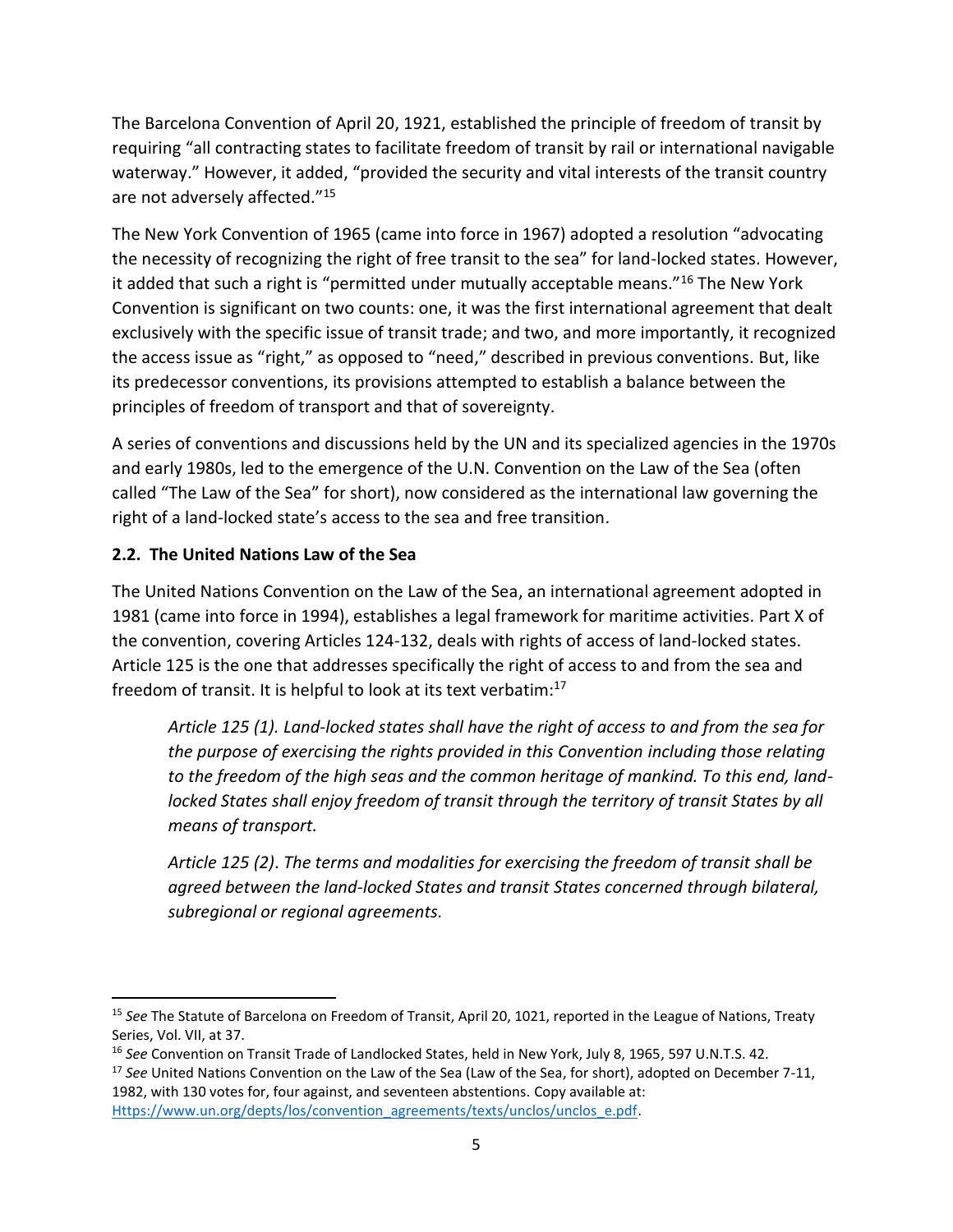*Article 125 (3)*. *Transit States, in the exercise of their full sovereignty over their territory, shall have the right to take all measures necessary to ensure that the rights and facilities provided for in this Part for the land-locked States shall in no way infringe their legitimate interests.*

It is not uncommon for land-locked states to invoke just 125 (1), ignoring 125 (2) and 125 (3), to assert their right of access to the sea. (That is what the Tigrayan's GTSP statement did.) However, invoking Paragraph 1 alone is incomplete. Paragraph 2 of the Article makes it clear that the land-locked state's right is contingent on an agreement between the land-locked and transit states. Further, Paragraph 3 of the Article reiterates that the transit state exercise its full sovereignty over its territory in the execution of the land-locked state's rights. Thus, a landlocked state's right of access to the sea and freedom of transit, as articulated in Article 125, is not absolute. In other words, when viewed in its totality, Article 125 of the U.N. Law of the Sea balances the right of the land-locked state with the sovereignty and territorial integrity of the transit state.

### **2.3. Land-Locked State Ethiopia and Transit State Eritrea**

In view of the above-described UN Law of the Sea provisions, Ethiopia as one of the sixteen African countries that do not have access to the sea, can invoke its right of access to the Red Sea through the transit State of Eritrea. But, as pointed out above, that right can only be exercised through an agreement between the two States.

There is, in fact, a precedent. On August 2, 1929, Italy (then colonizer of transit Eritrea) and land-locked Ethiopia concluded an agreement addressing Ethiopia's access to the sea. Italy granted to Ethiopia a free zone in the Port of Asseb and allowed it to construct warehouses in the zone. Further, the agreement dealt with the construction of a road linking Asseb to the City of Dessie in Ethiopia.<sup>18</sup> Following are examples of other agreements signed between landlocked and transit states.

A Protocol was signed between land-locked Rwanda and Kenya on February 26, 1992, allowing Rwanda to construct warehousing facilities at Kenya's port of Mombasa. On a more general level, the states of Burundi, Kenya, Rwanda, South Sudan, Tanzania, and Uganda belong to the East African Community (EAC), a regional economic integration bloc. The Community facilitates access to the sea for the land-locked States of Burundi, Rwanda, South Sudan, and Uganda through the territories of the transit States of Kenya and Tanzania.<sup>19</sup>

A Treaty of Commerce exists between Nepal and India, signed on July 31, 1950. The State of India recognizes the State of Nepal's "full and unrestricted right of transit of all goods and

<sup>18</sup> *See* Report of the Secretariat of the Economic Commission for Africa, Transition Problems of Eastern African Landlocked States, at 14, UN Doc. E/CN 14/INR/44 (1963).

<sup>&</sup>lt;sup>19</sup> Nkusi, Fred, "Being Landlocked Country," Opinion in The New Times, Rwanda's daily, January 14, 2019.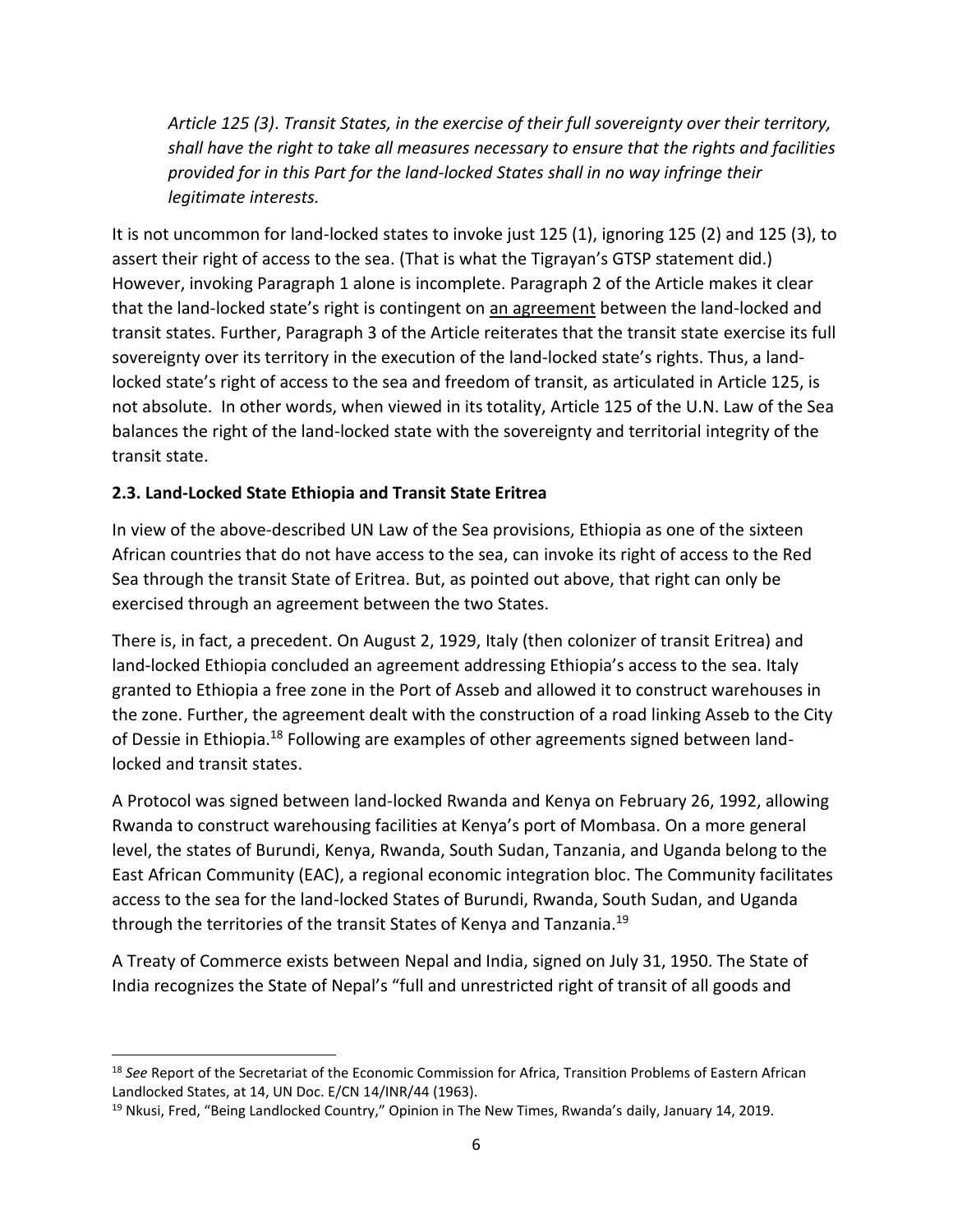manufactures through the territory of India. Further, goods and merchandize originating from Nepal, in transition through India, are exempt from excise and import duties."<sup>20</sup>

Mali and Senegal signed an agreement on June 8, 1963, which created a free zone for landlocked Mali at the two ports of the transit State of Senegal, Dakar and Kaolack.<sup>21</sup>

The International Court of Justice case between Bolivia and Chile provides a good lesson on what can happen when a bilateral agreement between a land-locked state and a transit state does not work, or when the land-locked state becomes overzealous.

Bolivia and Chile had signed a Treaty of Peace and Friendship on October 20, 1904, that granted Bolivia a complete right of transit of trade on Chile's territory and authorized Bolivia to establish customs offices in Chile's ports.<sup>22</sup> Bolivia was not satisfied with the agreement, and petitioned the International Court of Justice (ICJ) on April 24, 2013, asking the Court to obligate Chile to negotiate to reach an agreement that grants Bolivia "a fully sovereign access to the Pacific Ocean." On October 1, 2018, the Court concluded that Chile has no obligation to negotiate Bolivia's sovereign access to the Pacific Ocean. But the Court added that its finding does not "preclude the parties from continuing their dialogue and exchanges, in a spirit of good neighbourliness, to address the issues relating to the landlocked situation of Bolivia, the situation to which both had recognized to be a matter of mutual interest."<sup>23</sup>

Recently, the BBC News, Tigrinya, posed the question: "Red Sea: Can Ethiopia force Eritrea to grant her access to the sea?" By interviewing four experts on maritime laws, it arrived at an answer in the negative.<sup>24</sup>

## **3. Summary and Conclusion**

To summarize, any claim of ownership of the Red Sea coast portion of Eritrea or ownership of the Port of Asseb is a direct affront to the sovereignty and territorial integrity of Eritrea. Claims for Eritrea (or any territorial pieces thereof), based on historical background or cultural similarities, were already litigated, and settled when Eritrea emerged as an independent sovereign state in 1993 with internationally recognized boundaries. What remains to be amicably resolved is Ethiopia's right of access to the sea, which, according to international law, should be implemented through a bilateral agreement between the land-lock State of Ethiopia and the transit State of Eritrea. Thus, two main suggestions are in order:

<sup>&</sup>lt;sup>20</sup> Articles 1 and 2 of the Treaty of Commerce between India and Nepal of 31 July 1950.

<sup>21</sup> Upreti, Kishor, *supra* note 13, at 455.

<sup>22</sup> Treaty of Commerce, Aug. 6, 1912, Bol.-Chile, art 7, 4 B.O.T.V. 463 (Bolivia), cited in Upreti, Kishor, *supra note 13, at 456.*

<sup>&</sup>lt;sup>23</sup> International Court of Justice (ICJ), Obligation to Negotiate Access to the Pacific Ocean (Bolivia v. Chile), [Https://www.icj.org/en/case/153.](https://www.icj.org/en/case/153) 

<sup>24</sup>ቀይሕ ባሕሪ፡ ኢትዮጵያ ኣፍደገ ባሕሪ ንኽትረክብ ንኤርትራ ከተገድዳ ትኽእል ድያ? *See* The B.B.C. News, Tigrinya, February 11, 2022. Https://www.bbc.com/tigrinya/60296050.